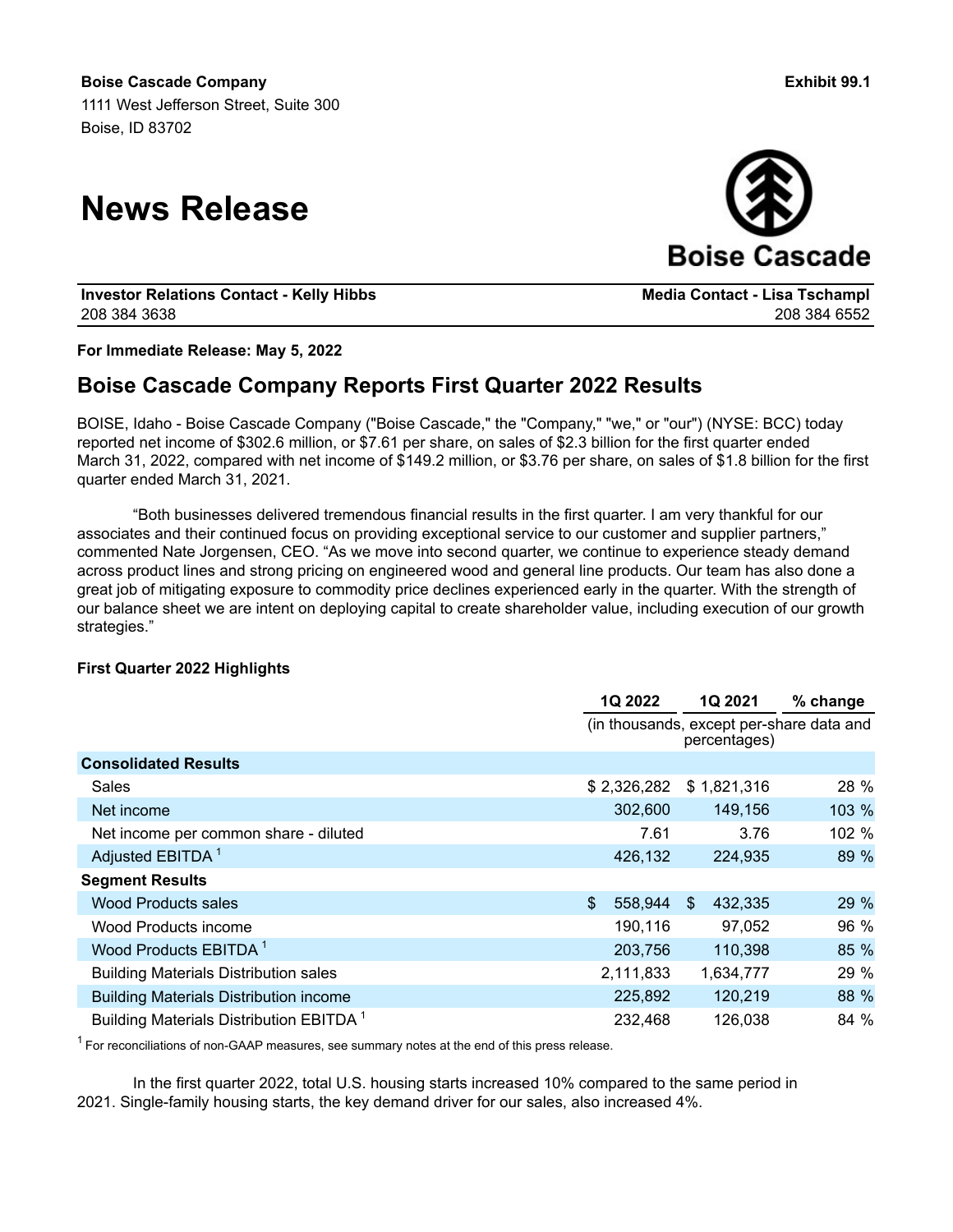#### **Wood Products**

 Wood Products' sales, including sales to Building Materials Distribution (BMD), increased \$126.6 million, or 29%, to \$558.9 million for the three months ended March 31, 2022, from \$432.3 million for the three months ended March 31, 2021. The increase in sales was driven primarily by higher net sales prices for I-joists and LVL (collectively referred to as EWP) and plywood, as well as higher sales volumes for plywood and LVL. These increases were offset partially by lower sales volumes for I-joists.

Comparative average net selling prices and sales volume changes for EWP and plywood are as follows:

|                                   | 1Q 2022 vs. 1Q 2021 | 1Q 2022 vs. 4Q 2021 |
|-----------------------------------|---------------------|---------------------|
| <b>Average Net Selling Prices</b> |                     |                     |
| <b>LVL</b>                        | 39%                 | 2%                  |
| I-joists                          | 42%                 | 3%                  |
| Plywood                           | 24%                 | 72%                 |
| <b>Sales Volumes</b>              |                     |                     |
| <b>LVL</b>                        | 6%                  | 3%                  |
| I-joists                          | (9)%                | (2)%                |
| Plywood                           | 4%                  | 4%                  |

Wood Products' segment income increased \$93.1 million to \$190.1 million for the three months ended March 31, 2022, from \$97.1 million for the three months ended March 31, 2021. The increase in segment income was due primarily to higher EWP and plywood sales prices. These improvements were offset partially by higher wood fiber costs and other manufacturing costs.

#### **Building Materials Distribution**

 BMD's sales increased \$477.1 million, or 29%, to \$2,111.8 million for the three months ended March 31, 2022, from \$1,634.8 million for the three months ended March 31, 2021. Compared with the same quarter in the prior year, the overall increase in sales was driven by sales price increases of 29%, as sales volumes were flat. By product line, commodity sales increased 22%, general line product sales increased 30%, and sales of EWP (substantially all of which is sourced through our Wood Products segment) increased 54%.

BMD segment income increased \$105.7 million to \$225.9 million for the three months ended March 31, 2022, from \$120.2 million in the comparative prior year quarter. The improvement in segment income was driven by a gross margin increase of \$133.6 million, resulting from improved gross margins across substantially all product lines compared with first quarter 2021. The margin improvement was offset partially by increased selling and distribution expenses of \$25.5 million.

#### **Balance Sheet and Liquidity**

 Boise Cascade ended first quarter 2022 with \$922.7 million of cash and cash equivalents and \$346.0 million of undrawn committed bank line availability, for total available liquidity of \$1,268.7 million. The Company had \$444.8 million of outstanding debt at March 31, 2022.

We expect capital expenditures in 2022 to total approximately \$110 million to \$130 million. Our 2022 capital expenditures range includes funding to complete our BMD organic expansions in Ohio, Kentucky, and Minnesota, and a new dryer at our Chester, South Carolina, veneer and plywood plant. This level of capital expenditures could increase or decrease as a result of a number of factors, including acquisitions, efforts to further accelerate organic growth, exercise of lease purchase options, our financial results, future economic conditions, availability of engineering and construction resources, and timing and availability of equipment purchases.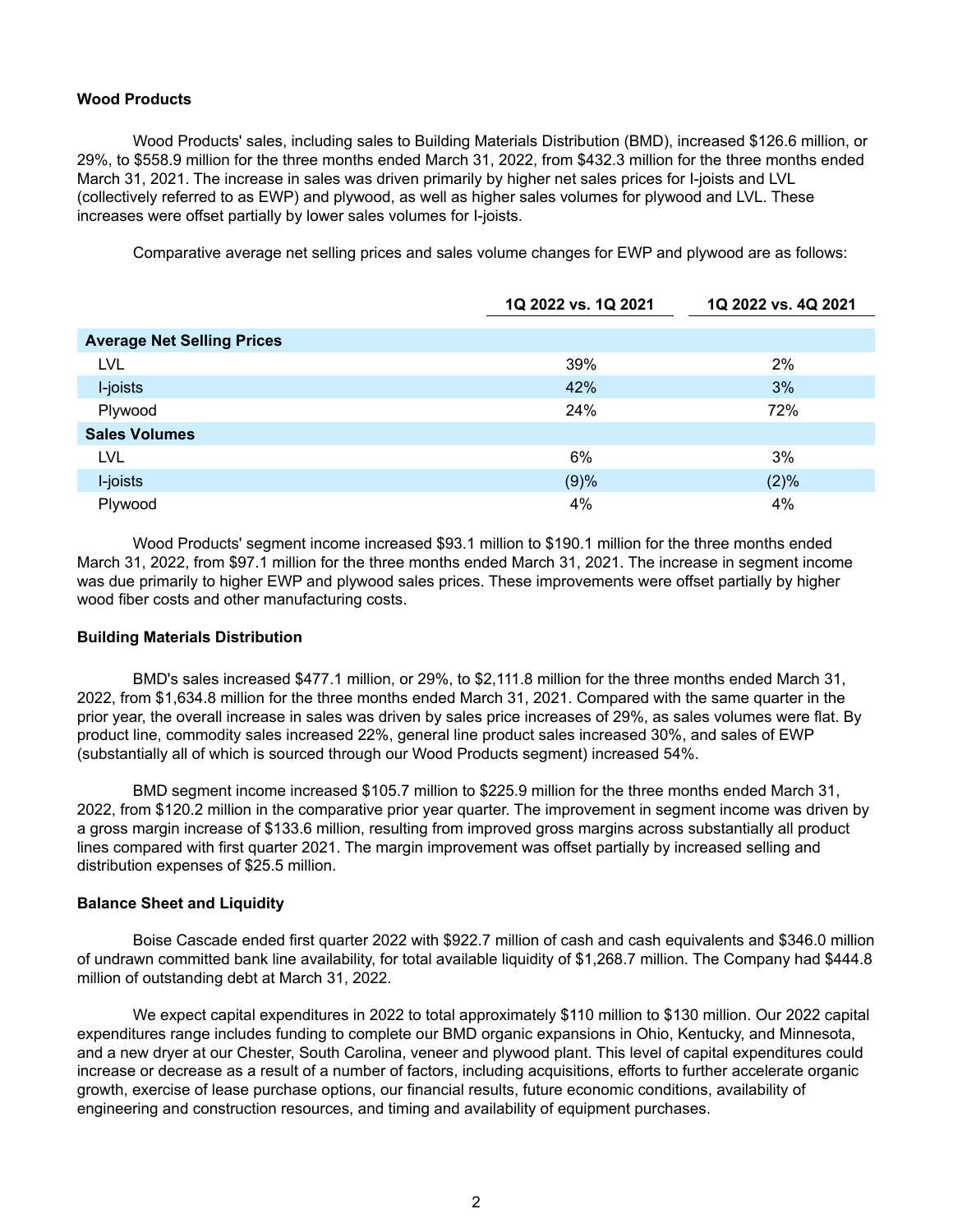#### **Dividends**

On May 5, 2022, our board of directors declared a quarterly dividend of \$0.12 per share on our common stock, as well as a supplemental dividend of \$2.50 per share on our common stock, both payable on June 15, 2022, to stockholders of record on June 1, 2022.

Future dividend declarations, including amount per share, record date and payment date, will be made at the discretion of our board of directors and will depend upon, among other things, legal capital requirements and surplus, our future operations and earnings, general financial condition, material cash requirements, restrictions imposed by our asset-based credit facility and the indenture governing our senior notes, applicable laws, and other factors that our board of directors may deem relevant.

#### **Outlook**

Demand for the products we manufacture, as well as the products we purchase and distribute, is correlated with new residential construction, residential repair-and-remodeling activity and light commercial construction. Current demographics in the United States (U.S.), as well as continuation of work-from-home practices by many in the economy, continue to create a favorable demand environment for new residential construction. We expect demand to remain strong during 2022, with April 2022 Blue Chip Economic Indicators consensus forecasts for 2022 single- and multi-family housing starts in the U.S of 1.65 million units compared with actual housing starts of 1.60 million in 2021, as reported by the U.S. Census Bureau. In addition, limited new and existing home inventory availability and the age of the U.S. housing stock will continue to provide a favorable backdrop for residential construction and repair-and-remodel spending. Although we believe that current U.S. demographics support the forecasted level of housing starts, and many national home builders are reporting strong near-term backlogs, labor shortages and supply induced constraints on residential construction activity may continue to extend build times and limit activity. In addition, the pace of residential construction and repair-and-remodeling activity may be affected by the economic impact of the cost of building materials and construction, housing affordability, increasing mortgage interest rates, wage growth, prospective home buyers' access to financing, and consumer confidence, as well as other factors.

 As a manufacturer of certain commodity products, we have sales and profitability exposure to declines in commodity product prices and rising input costs. Our distribution business purchases and resells a broad mix of commodity products with periods of increasing prices providing the opportunity for higher sales and increased margins, while declining price environments expose us to declines in sales and profitability. Our first quarter 2022 financial results were favorably impacted by higher commodity wood products pricing compared to pricing in the same period last year, as well as rising prices for EWP and general line products. Current composite panel and lumber prices have declined by approximately 24% and 15% from levels at the end of first quarter 2022. We expect future commodity product pricing and commodity input costs to be volatile in response to capacity restoration and industry operating rates, transportation constraints or disruptions, net import and export activity, inventory levels in various distribution channels, and seasonal demand patterns. EWP and general line products have historically experienced limited price volatility, and we expect the firm pricing environment to continue during 2022.

#### **About Boise Cascade**

 Boise Cascade Company is one of the largest producers of engineered wood products and plywood in North America and a leading U.S. wholesale distributor of building products. For more information, please visit the Company's website at www.bc.com.

#### **Webcast and Conference Call**

 Boise Cascade will host a webcast and conference call to discuss first quarter earnings on Friday, May 6, 2022, at 11 a.m. Eastern.

To participate in the conference call, dial 844-795-4410 and use participant passcode 4607268 (international callers should dial 661-378-9637). To join the webcast, go to the Investor Relations section at www.bc.com and select the Event Calendar link.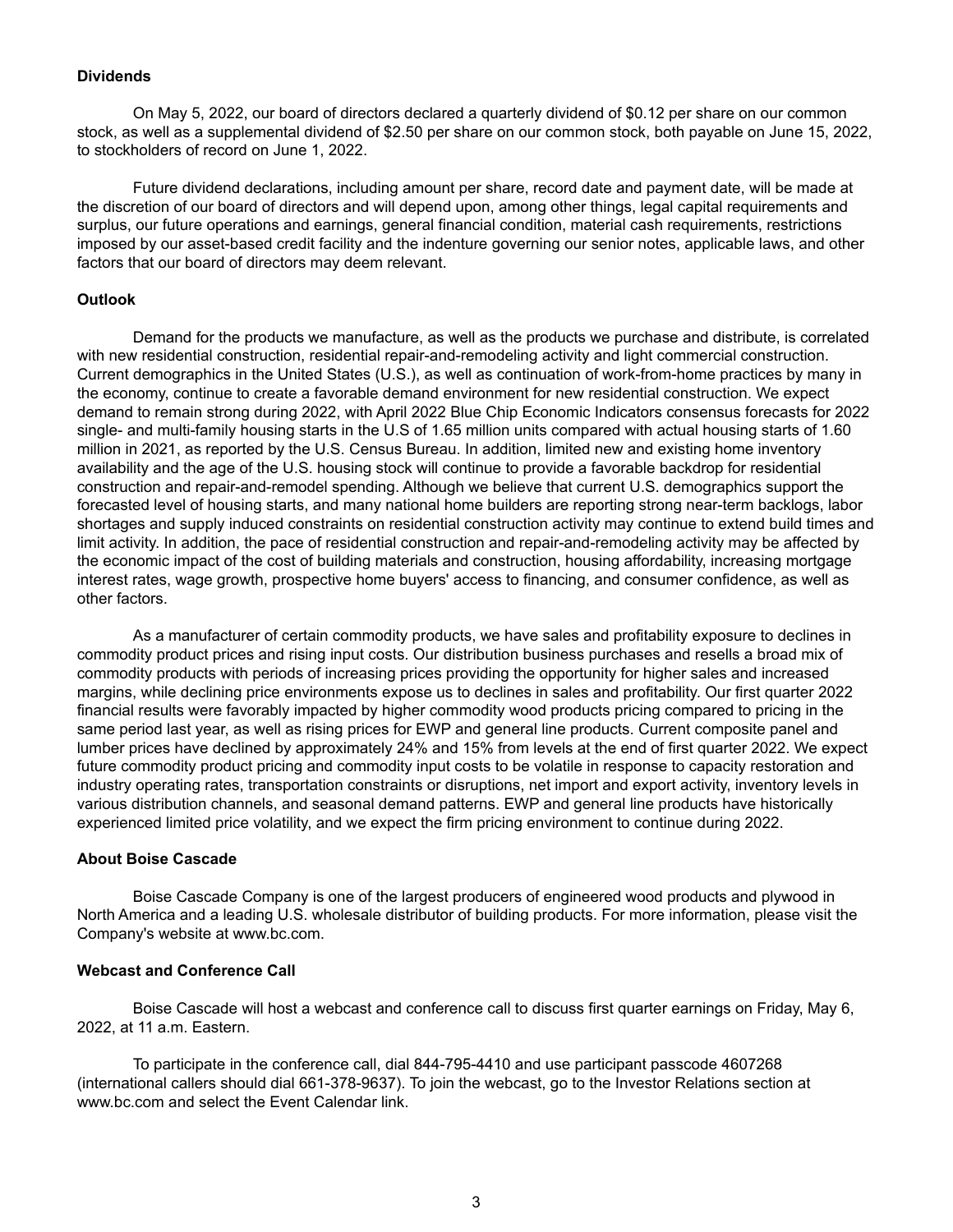A replay of the conference call will be available from Friday, May 6, 2022, at 2 p.m. Eastern through Friday, May 13, 2022, at 2 p.m. Eastern. Replay numbers are 855-859-2056 for U.S. callers and 404-537-3406 for international callers with a passcode of 4607268. The archived webcast will be available in the Investor Relations section of Boise Cascade's website.

#### **Use of Non-GAAP Financial Measures**

 We refer to the terms EBITDA and Adjusted EBITDA in this earnings release and the accompanying Quarterly Statistical Information as supplemental measures of our performance and liquidity that are not required by or presented in accordance with generally accepted accounting principles in the United States (GAAP). We define EBITDA as income (loss) before interest (interest expense and interest income), income taxes, and depreciation and amortization. Additionally, we disclose Adjusted EBITDA, which further adjusts EBITDA to exclude the change in fair value of interest rate swaps.

 We believe EBITDA and Adjusted EBITDA are meaningful measures because they present a transparent view of our recurring operating performance and allow management to readily view operating trends, perform analytical comparisons, and identify strategies to improve operating performance. We also believe EBITDA and Adjusted EBITDA are useful to investors because they provide a means to evaluate the operating performance of our segments and our Company on an ongoing basis using criteria that are used by our management and because they are frequently used by investors and other interested parties when comparing companies in our industry that have different financing and capital structures and/or tax rates. EBITDA and Adjusted EBITDA, however, are not measures of our liquidity or financial performance under GAAP and should not be considered as alternatives to net income (loss), income (loss) from operations, or any other performance measure derived in accordance with GAAP or as alternatives to cash flow from operating activities as a measure of our liquidity. The use of EBITDA and Adjusted EBITDA instead of net income (loss) or segment income (loss) have limitations as analytical tools, including: the inability to determine profitability; the exclusion of interest expense, interest income, and associated significant cash requirements; and the exclusion of depreciation and amortization, which represent unavoidable operating costs. Management compensates for these limitations by relying on our GAAP results. Our measures of EBITDA and Adjusted EBITDA are not necessarily comparable to other similarly titled captions of other companies due to potential inconsistencies in the methods of calculation.

#### **Forward-Looking Statements**

 This press release includes statements about our expectations of future operational and financial performance that are forward-looking statements within the meaning of Section 27A of the Securities Act of 1933 and Section 21E of the Securities Exchange Act of 1934, including, but not limited to, statements regarding our Outlook. Statements preceded or followed by, or that otherwise include, the words "believes," "expects," "anticipates," "intends," "project," "estimates," "plans," "forecast," "is likely to," and similar expressions or future or conditional verbs such as "will," "may," "would," "should," and "could" are generally forward-looking in nature and not historical facts. Such statements are based upon the current beliefs and expectations of our management and are subject to significant risks and uncertainties. The accuracy of such statements is subject to a number of risks, uncertainties, and assumptions that could cause our actual results to differ materially from those projected, including, but not limited to, prices for building products, changes in the competitive position of our products, commodity input costs, the effect of general economic conditions, the effect of COVID-19, mortgage rates and availability, housing demand, housing vacancy rates, governmental regulations, unforeseen production disruptions, as well as natural disasters. These and other factors that could cause actual results to differ materially from such forward-looking statements are discussed in greater detail in our filings with the Securities and Exchange Commission. Forward-looking statements speak only as of the date of this press release. We undertake no obligation to revise them in light of new information. Finally, we undertake no obligation to review or confirm analyst expectations or estimates that might be derived from this release.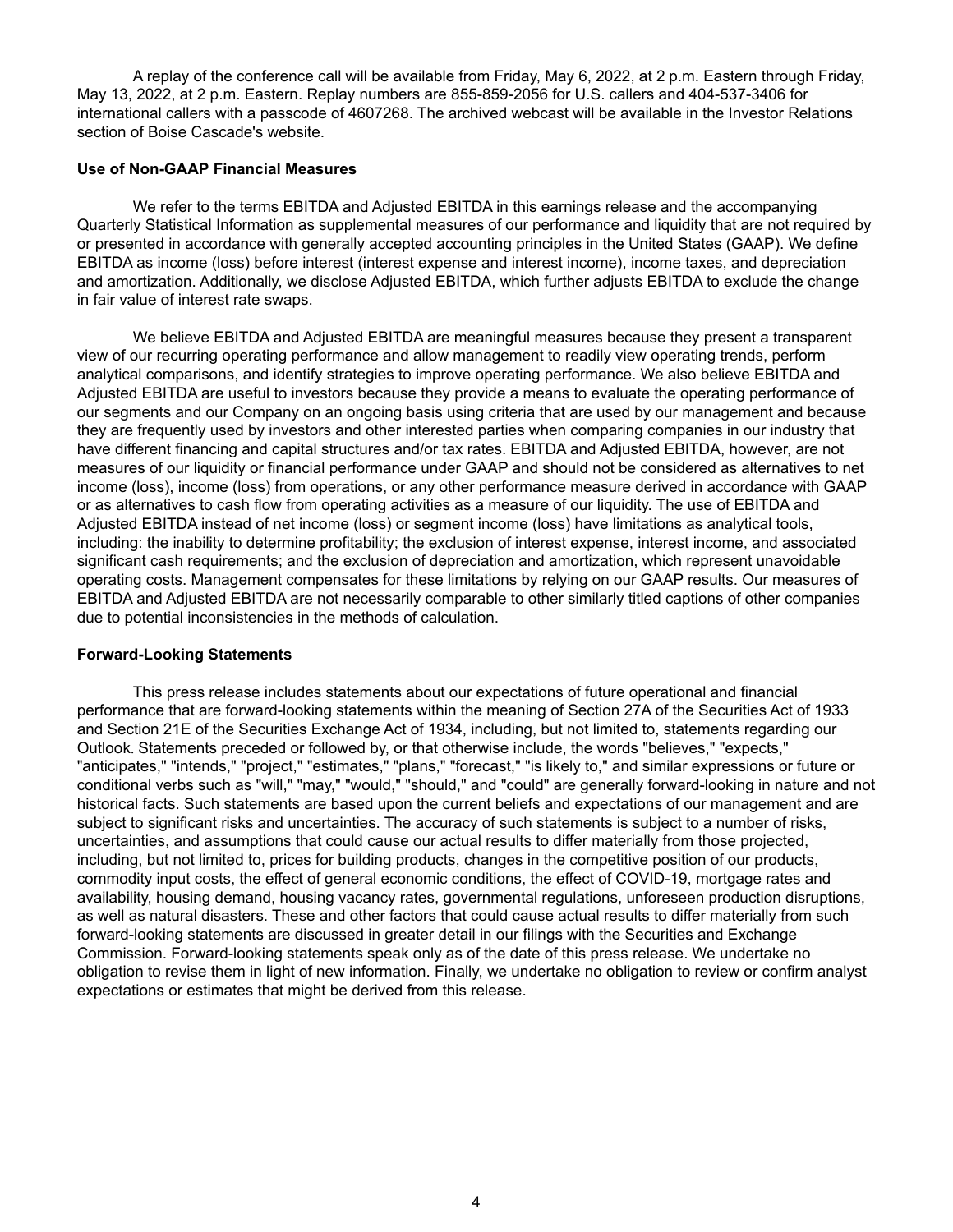# **Boise Cascade Company Consolidated Statements of Operations**

(in thousands, except per-share data) (unaudited)

|                                                                         | <b>Three Months Ended</b> |               |                       |  |  |
|-------------------------------------------------------------------------|---------------------------|---------------|-----------------------|--|--|
|                                                                         |                           | March 31      | December 31,          |  |  |
|                                                                         | 2022                      | 2021          | 2021                  |  |  |
| <b>Sales</b>                                                            | \$2,326,282               | \$1,821,316   | 1,782,183<br>\$       |  |  |
| <b>Costs and expenses</b>                                               |                           |               |                       |  |  |
| Materials, labor, and other operating expenses (excluding depreciation) | 1,729,896                 | 1,450,434     | 1,390,714             |  |  |
| Depreciation and amortization                                           | 20,543                    | 19,539        | 20,495                |  |  |
| Selling and distribution expenses                                       | 146,651                   | 120,917       | 124,897               |  |  |
| General and administrative expenses                                     | 26,052                    | 25,262        | 18,976                |  |  |
| Other (income) expense, net                                             | (2, 488)                  | (97)          | (280)                 |  |  |
|                                                                         | 1,920,654                 | 1,616,055     | 1,554,802             |  |  |
|                                                                         |                           |               |                       |  |  |
| Income from operations                                                  | 405,628                   | 205,261       | 227,381               |  |  |
| Foreign currency exchange gain                                          | 132                       | 154           | 42                    |  |  |
| Pension expense (excluding service costs)                               | (171)                     | (19)          | (19)                  |  |  |
| Interest expense                                                        | (6, 254)                  | (5,875)       | (6, 305)              |  |  |
| Interest income                                                         | 65                        | 59            | 22                    |  |  |
| Change in fair value of interest rate swaps                             | 2,066                     | 1,024         | 687                   |  |  |
|                                                                         | (4, 162)                  | (4,657)       | (5, 573)              |  |  |
|                                                                         |                           |               |                       |  |  |
| Income before income taxes                                              | 401,466                   | 200,604       | 221,808               |  |  |
| Income tax provision                                                    | (98, 866)                 | (51, 448)     | (52, 733)             |  |  |
| <b>Net income</b>                                                       | \$<br>302,600             | \$<br>149,156 | \$<br>169,075         |  |  |
| Weighted average common shares outstanding:                             |                           |               |                       |  |  |
| <b>Basic</b>                                                            | 39,474                    | 39,355        | 39,442                |  |  |
| <b>Diluted</b>                                                          | 39,768                    | 39,630        | 39,735                |  |  |
|                                                                         |                           |               |                       |  |  |
| Net income per common share:                                            |                           |               |                       |  |  |
| Basic                                                                   | $\frac{1}{2}$<br>7.67     | \$<br>3.79    | $\frac{3}{2}$<br>4.29 |  |  |
| Diluted                                                                 | \$<br>7.61                | \$<br>3.76    | $\frac{1}{2}$<br>4.26 |  |  |
| Dividends declared per common share                                     | $\frac{3}{2}$<br>0.12     | \$<br>0.10    | \$<br>3.12            |  |  |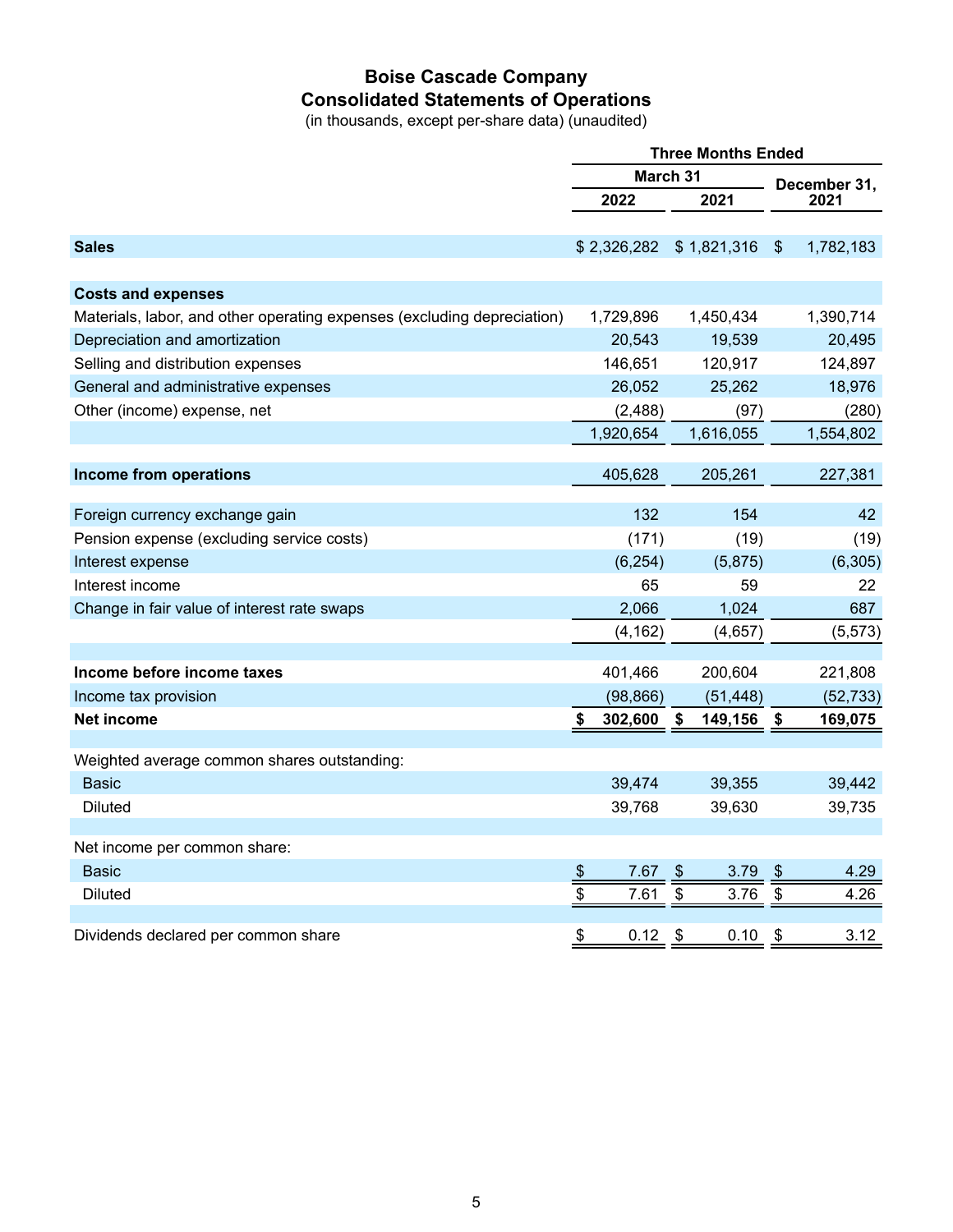### **Wood Products Segment Statements of Operations**

(in thousands, except percentages) (unaudited)

| <b>Three Months Ended</b> |           |                     |                       |
|---------------------------|-----------|---------------------|-----------------------|
|                           |           |                     | December 31,          |
| 2022                      | 2021      |                     | 2021                  |
|                           |           |                     |                       |
| \$558,944                 | \$432,335 | \$                  | 446,584               |
|                           |           |                     |                       |
|                           |           |                     |                       |
| 343,709                   | 308,608   |                     | 322,215               |
| 13,640                    | 13,346    |                     | 13,861                |
| 9,230                     | 8,999     |                     | 8,783                 |
| 4,646                     | 4,319     |                     | 3,414                 |
| (2, 397)                  | 11        |                     | (55)                  |
| 368,828                   | 335,283   |                     | 348,218               |
|                           |           |                     |                       |
| \$190,116                 | \$97,052  | \$                  | 98,366                |
|                           |           |                     |                       |
|                           |           |                     |                       |
|                           |           |                     |                       |
| 100.0 %                   |           |                     | 100.0 %               |
|                           |           |                     |                       |
|                           |           |                     |                       |
| 61.5%                     | 71.4 %    |                     | 72.2 %                |
| 2.4%                      | 3.1%      |                     | 3.1%                  |
| 1.7%                      | 2.1%      |                     | 2.0%                  |
| 0.8%                      | 1.0%      |                     | 0.8%                  |
| (0.4 %)                   | $-$ %     |                     | $-$ %                 |
| 66.0%                     | 77.6 %    |                     | 78.0 %                |
|                           |           |                     |                       |
| 34.0 %                    | 22.4 %    |                     | 22.0 %                |
|                           |           | March 31<br>100.0 % | (percentage of sales) |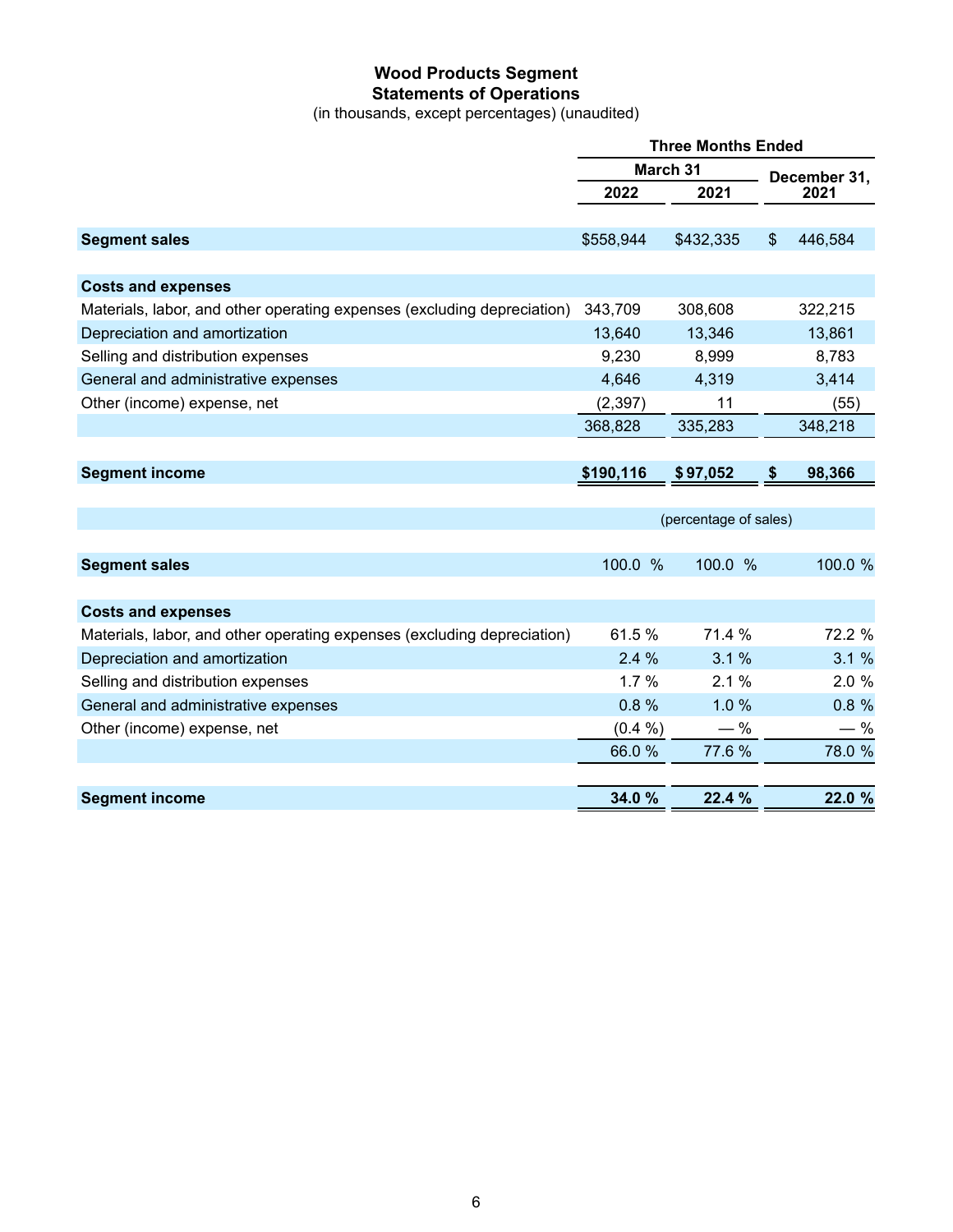# **Building Materials Distribution Segment Statements of Operations**

(in thousands, except percentages) (unaudited)

| March 31<br>December 31,<br>2022<br>2021<br>2021<br>\$2,111,833<br>\$1,634,777<br>\$1,645,513<br><b>Segment sales</b><br><b>Costs and expenses</b><br>Materials, labor, and other operating expenses (excluding depreciation)<br>1,730,803<br>1,387,351<br>1,378,206 |  |
|----------------------------------------------------------------------------------------------------------------------------------------------------------------------------------------------------------------------------------------------------------------------|--|
|                                                                                                                                                                                                                                                                      |  |
|                                                                                                                                                                                                                                                                      |  |
|                                                                                                                                                                                                                                                                      |  |
|                                                                                                                                                                                                                                                                      |  |
|                                                                                                                                                                                                                                                                      |  |
|                                                                                                                                                                                                                                                                      |  |
|                                                                                                                                                                                                                                                                      |  |
| Depreciation and amortization<br>6,576<br>5,819<br>6,258                                                                                                                                                                                                             |  |
| 116,114<br>Selling and distribution expenses<br>137,421<br>111,920                                                                                                                                                                                                   |  |
| 11,226<br>7,230<br>General and administrative expenses<br>9,581                                                                                                                                                                                                      |  |
| Other (income) expense, net<br>(85)<br>(113)<br>(258)                                                                                                                                                                                                                |  |
| 1,885,941<br>1,507,550<br>1,514,558                                                                                                                                                                                                                                  |  |
|                                                                                                                                                                                                                                                                      |  |
| <b>Segment income</b><br>\$120,219<br>\$225,892<br>137,963<br>\$                                                                                                                                                                                                     |  |
|                                                                                                                                                                                                                                                                      |  |
| (percentage of sales)                                                                                                                                                                                                                                                |  |
|                                                                                                                                                                                                                                                                      |  |
| 100.0 %<br>100.0 %<br>100.0 %<br><b>Segment sales</b>                                                                                                                                                                                                                |  |
|                                                                                                                                                                                                                                                                      |  |
| <b>Costs and expenses</b>                                                                                                                                                                                                                                            |  |
| 83.8 %<br>82.0 %<br>84.9 %<br>Materials, labor, and other operating expenses (excluding depreciation)                                                                                                                                                                |  |
| 0.3%<br>0.4%<br>0.4%<br>Depreciation and amortization                                                                                                                                                                                                                |  |
| 7.1%<br>6.5%<br>6.8%<br>Selling and distribution expenses                                                                                                                                                                                                            |  |
| 0.5%<br>0.6%<br>0.4%<br>General and administrative expenses                                                                                                                                                                                                          |  |
| Other (income) expense, net<br>$-$ %<br>$-$ %<br>$-$ %                                                                                                                                                                                                               |  |
| 89.3 %<br>92.6 %<br>91.6 %                                                                                                                                                                                                                                           |  |
|                                                                                                                                                                                                                                                                      |  |
| 10.7 %<br>7.4 %<br>8.4 %<br><b>Segment income</b>                                                                                                                                                                                                                    |  |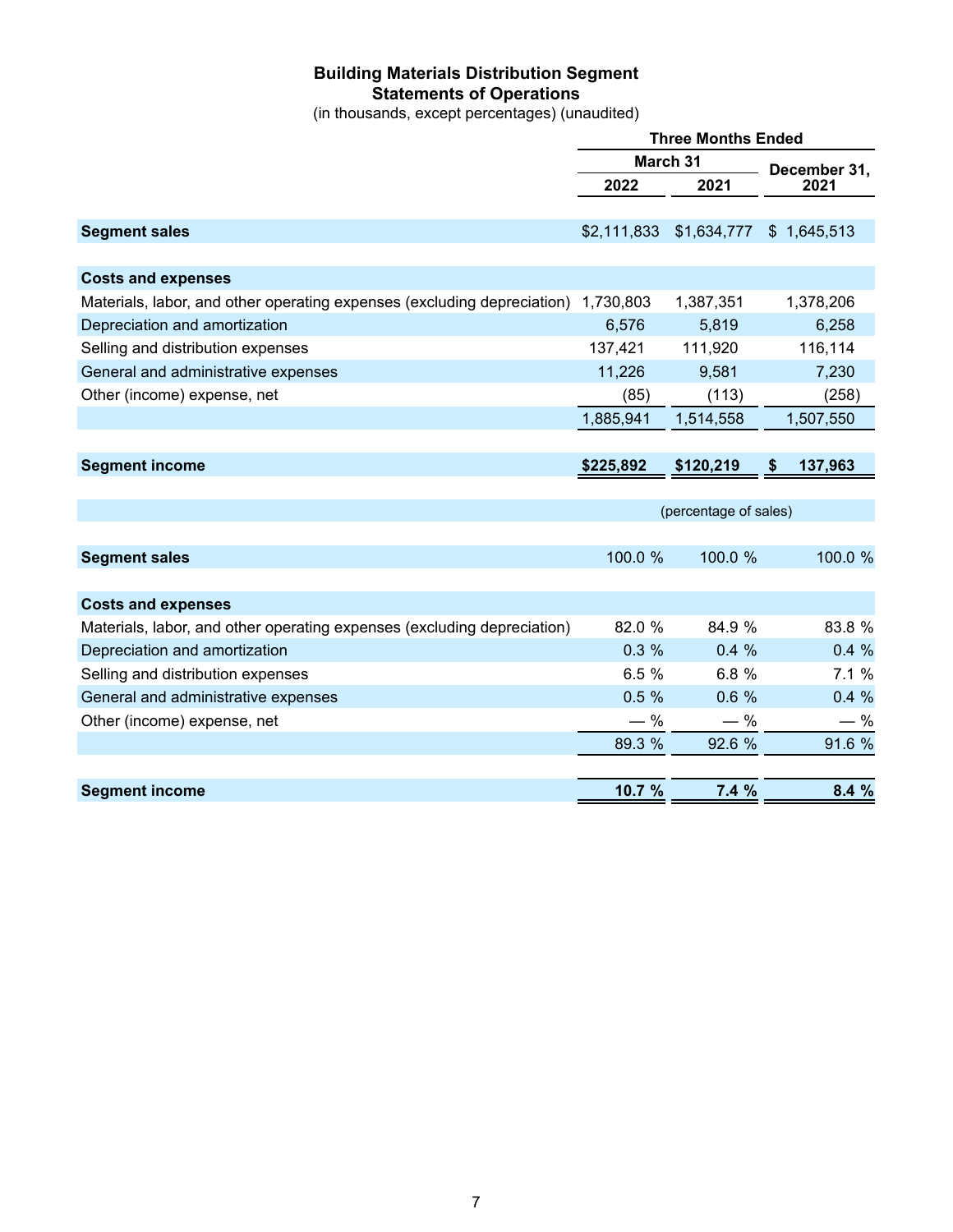# **Segment Information**

(in thousands) (unaudited)

|                                        | <b>Three Months Ended</b> |            |    |              |                |            |
|----------------------------------------|---------------------------|------------|----|--------------|----------------|------------|
|                                        | March 31                  |            |    | December 31, |                |            |
|                                        |                           | 2022       |    | 2021         |                | 2021       |
| <b>Segment sales</b>                   |                           |            |    |              |                |            |
| <b>Wood Products</b>                   | \$                        | 558,944    | \$ | 432,335      | \$             | 446,584    |
| <b>Building Materials Distribution</b> |                           | 2,111,833  |    | 1,634,777    |                | 1,645,513  |
| Intersegment eliminations              |                           | (344, 495) |    | (245,796)    |                | (309, 914) |
| Total net sales                        |                           | 2,326,282  |    | \$1,821,316  | \$             | 1,782,183  |
|                                        |                           |            |    |              |                |            |
| <b>Segment income</b>                  |                           |            |    |              |                |            |
| <b>Wood Products</b>                   | \$                        | 190,116    | \$ | 97,052       | \$             | 98,366     |
| <b>Building Materials Distribution</b> |                           | 225,892    |    | 120,219      |                | 137,963    |
| Total segment income                   |                           | 416,008    |    | 217,271      |                | 236,329    |
| Unallocated corporate costs            |                           | (10, 380)  |    | (12,010)     |                | (8,948)    |
| Income from operations                 |                           | 405,628    |    | 205,261      | \$             | 227,381    |
|                                        |                           |            |    |              |                |            |
| <b>Segment EBITDA (a)</b>              |                           |            |    |              |                |            |
| <b>Wood Products</b>                   | $\mathcal{S}$             | 203,756    | \$ | 110,398      | $\mathfrak{S}$ | 112,227    |
| <b>Building Materials Distribution</b> |                           | 232,468    |    | 126,038      |                | 144,221    |

See accompanying summary notes to consolidated financial statements and segment information.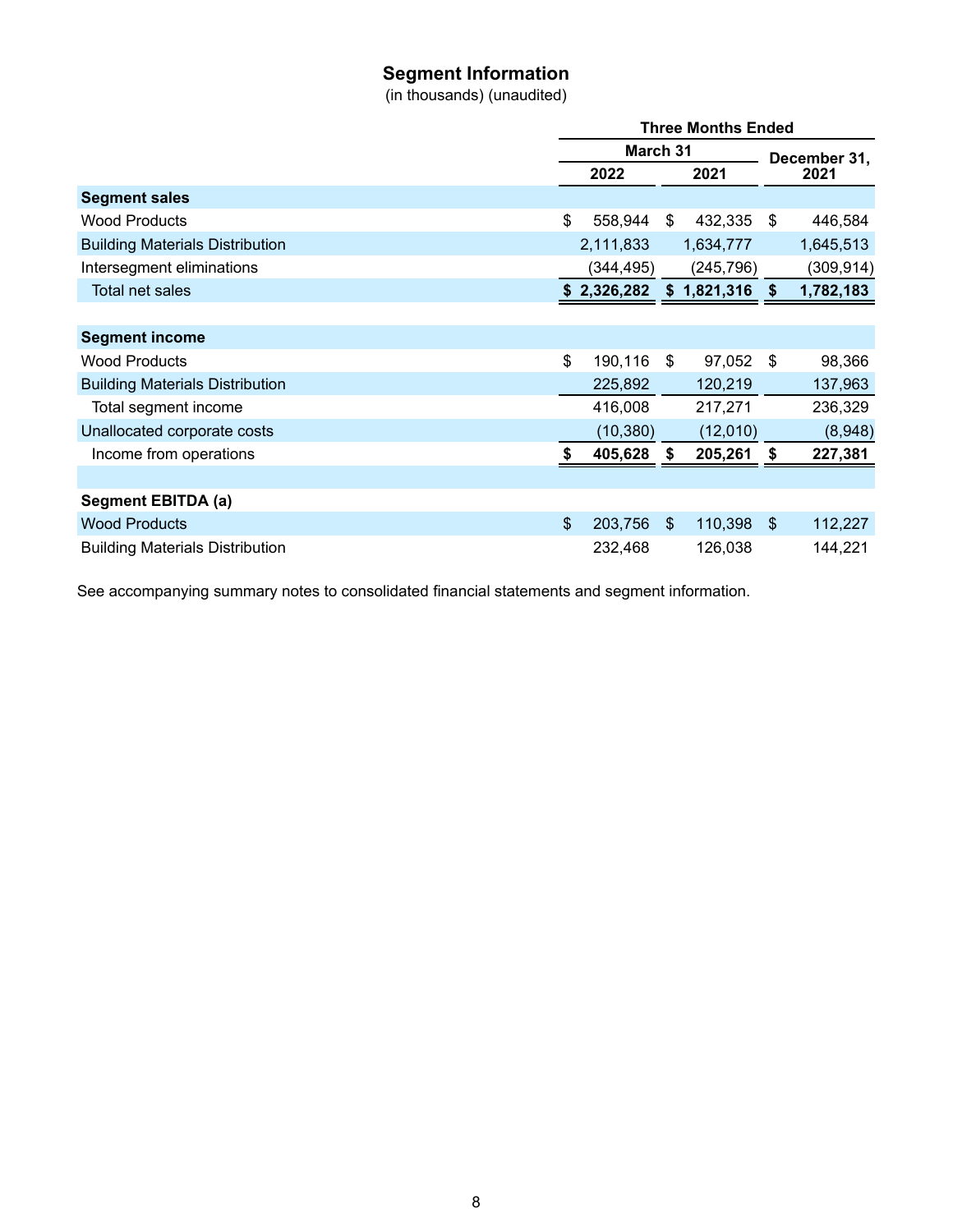# **Boise Cascade Company Consolidated Balance Sheets**

(in thousands) (unaudited)

|                                               | March 31, 2022 |           |    | <b>December 31, 2021</b> |  |  |  |
|-----------------------------------------------|----------------|-----------|----|--------------------------|--|--|--|
|                                               |                |           |    |                          |  |  |  |
| <b>ASSETS</b>                                 |                |           |    |                          |  |  |  |
|                                               |                |           |    |                          |  |  |  |
| <b>Current</b>                                |                |           |    |                          |  |  |  |
| Cash and cash equivalents                     | \$             | 922,721   | \$ | 748,907                  |  |  |  |
| Receivables                                   |                |           |    |                          |  |  |  |
| Trade, less allowances of \$3,110 and \$2,054 |                | 665,136   |    | 444,325                  |  |  |  |
| <b>Related parties</b>                        |                | 184       |    | 211                      |  |  |  |
| Other                                         |                | 14,926    |    | 17,692                   |  |  |  |
| Inventories                                   |                | 804,668   |    | 660,671                  |  |  |  |
| Prepaid expenses and other                    |                | 15,270    |    | 14,072                   |  |  |  |
| <b>Total current assets</b>                   |                | 2,422,905 |    | 1,885,878                |  |  |  |
|                                               |                |           |    |                          |  |  |  |
| Property and equipment, net                   |                | 491,395   |    | 495,240                  |  |  |  |
| Operating lease right-of-use assets           |                | 60,007    |    | 62,663                   |  |  |  |
| Finance lease right-of-use assets             |                | 28,409    |    | 29,057                   |  |  |  |
| Timber deposits                               |                | 8,954     |    | 9,461                    |  |  |  |
| Goodwill                                      |                | 60,382    |    | 60,382                   |  |  |  |
| Intangible assets, net                        |                | 15,045    |    | 15,351                   |  |  |  |
| Deferred income taxes                         |                | 8,822     |    | 6,589                    |  |  |  |
| Other assets                                  |                | 10,008    |    | 8,019                    |  |  |  |
| <b>Total assets</b>                           | \$             | 3,105,927 | \$ | 2,572,640                |  |  |  |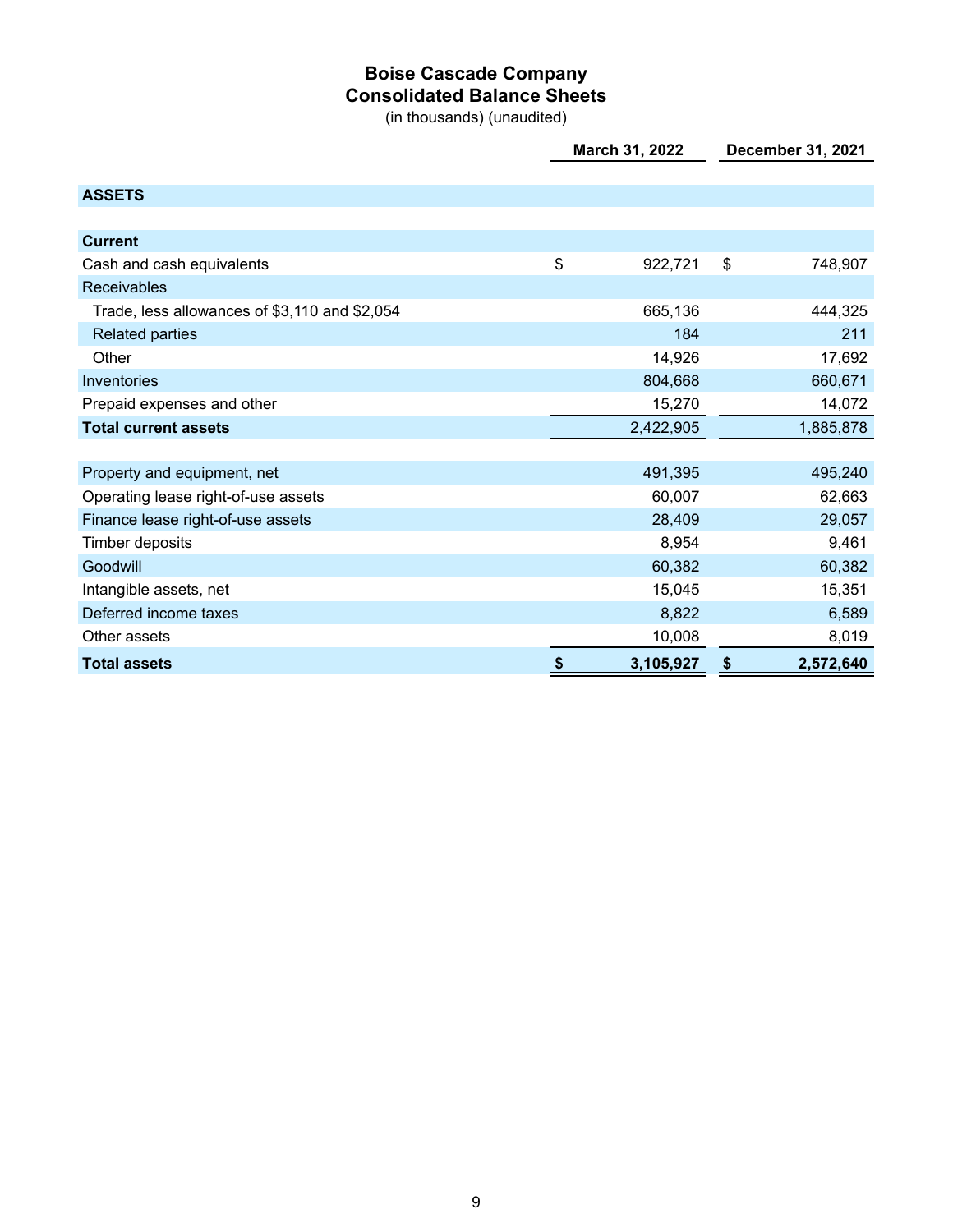# **Boise Cascade Company Consolidated Balance Sheets (continued)**

(in thousands, except per-share data) (unaudited)

|                                                                                                                       |                           | March 31, 2022 | <b>December 31, 2021</b> |
|-----------------------------------------------------------------------------------------------------------------------|---------------------------|----------------|--------------------------|
| <b>LIABILITIES AND STOCKHOLDERS' EQUITY</b>                                                                           |                           |                |                          |
|                                                                                                                       |                           |                |                          |
| <b>Current</b>                                                                                                        |                           |                |                          |
| Accounts payable                                                                                                      |                           |                |                          |
| <b>Trade</b>                                                                                                          | $\boldsymbol{\mathsf{S}}$ | 493,732        | $\$\$<br>334,985         |
| Related parties                                                                                                       |                           | 1,557          | 1,498                    |
| <b>Accrued liabilities</b>                                                                                            |                           |                |                          |
| Compensation and benefits                                                                                             |                           | 103,778        | 128,518                  |
| Income taxes payable                                                                                                  |                           | 93,393         |                          |
| Interest payable                                                                                                      |                           | 4,998          | 9,886                    |
| Other                                                                                                                 |                           | 182,705        | 165,859                  |
| <b>Total current liabilities</b>                                                                                      |                           | 880,163        | 640,746                  |
|                                                                                                                       |                           |                |                          |
| <b>Debt</b>                                                                                                           |                           |                |                          |
| Long-term debt                                                                                                        |                           | 444,836        | 444,628                  |
| <b>Other</b>                                                                                                          |                           |                |                          |
| Compensation and benefits                                                                                             |                           | 28,062         | 28,365                   |
| Operating lease liabilities, net of current portion                                                                   |                           | 52,449         | 55,263                   |
| Finance lease liabilities, net of current portion                                                                     |                           | 31,451         | 31,898                   |
| Deferred income taxes                                                                                                 |                           | 5,112          | 3,641                    |
| Other long-term liabilities                                                                                           |                           | 15,165         | 15,480                   |
|                                                                                                                       |                           | 132,239        | 134,647                  |
|                                                                                                                       |                           |                |                          |
| <b>Commitments and contingent liabilities</b>                                                                         |                           |                |                          |
| <b>Stockholders' equity</b>                                                                                           |                           |                |                          |
| Preferred stock, \$0.01 par value per share; 50,000 shares<br>authorized, no shares issued and outstanding            |                           |                |                          |
| Common stock, \$0.01 par value per share; 300,000 shares<br>authorized, 44,815 and 44,698 shares issued, respectively |                           | 448            | 447                      |
| Treasury stock, 5,367 shares at cost                                                                                  |                           | (138,909)      | (138,909)                |
| Additional paid-in capital                                                                                            |                           | 541,737        | 543,249                  |
| Accumulated other comprehensive loss                                                                                  |                           | (933)          | (1,047)                  |
| Retained earnings                                                                                                     |                           | 1,246,346      | 948,879                  |
| <b>Total stockholders' equity</b>                                                                                     |                           | 1,648,689      | 1,352,619                |
| Total liabilities and stockholders' equity                                                                            | \$                        | 3,105,927      | \$<br>2,572,640          |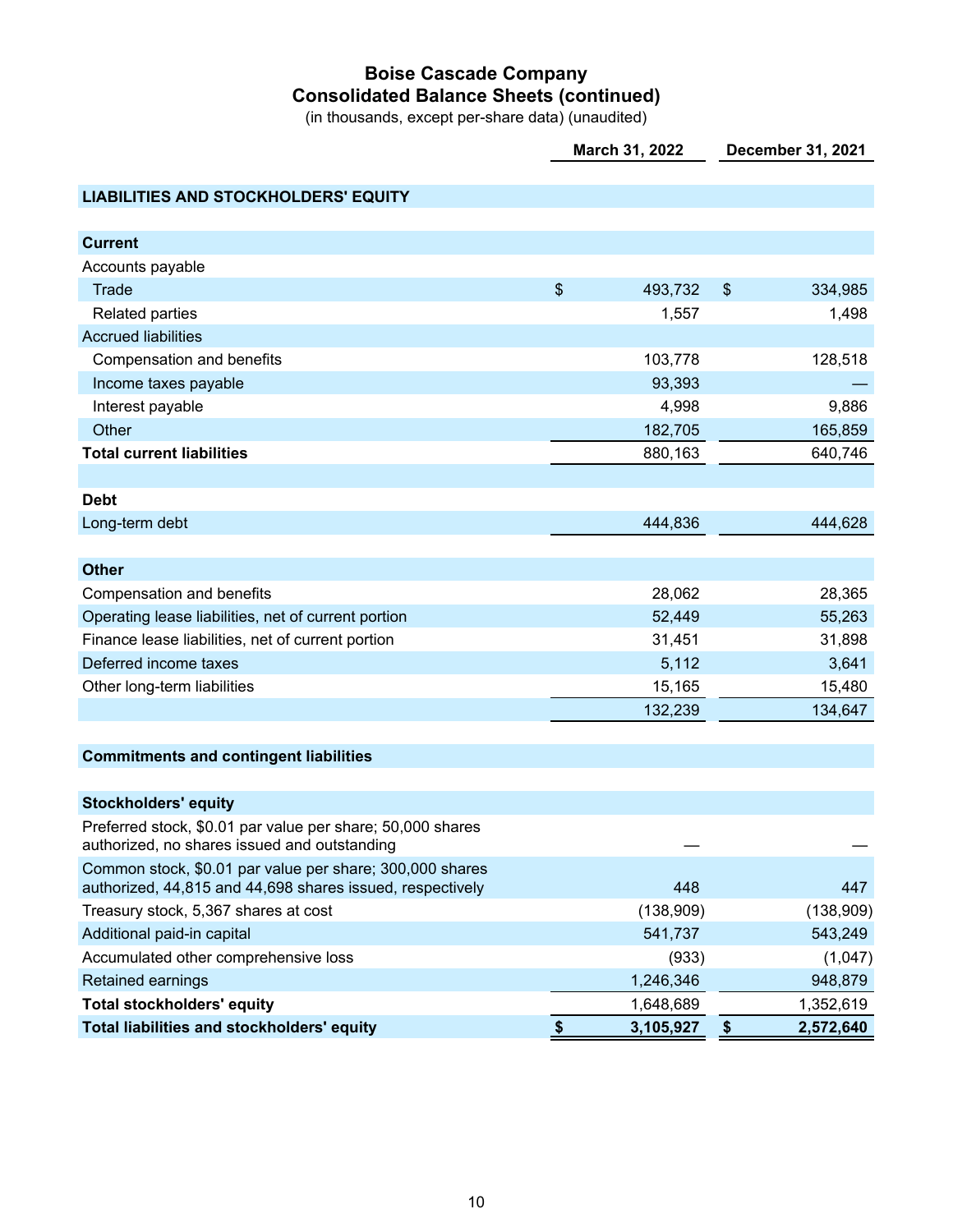# **Boise Cascade Company Consolidated Statements of Cash Flows**

(in thousands) (unaudited)

|                                                                                | <b>Three Months Ended March 31</b> |            |    |            |
|--------------------------------------------------------------------------------|------------------------------------|------------|----|------------|
|                                                                                |                                    | 2022       |    | 2021       |
| Cash provided by (used for) operations                                         |                                    |            |    |            |
| Net income                                                                     | \$                                 | 302,600    | \$ | 149,156    |
| Items in net income not using (providing) cash                                 |                                    |            |    |            |
| Depreciation and amortization, including deferred financing costs and<br>other |                                    | 20,993     |    | 19,950     |
| Stock-based compensation                                                       |                                    | 2,392      |    | 2,092      |
| Pension expense                                                                |                                    | 171        |    | 19         |
| Deferred income taxes                                                          |                                    | (729)      |    | (2, 244)   |
| Change in fair value of interest rate swaps                                    |                                    | (2,066)    |    | (1,024)    |
| Other                                                                          |                                    | (2, 412)   |    | 4          |
| Decrease (increase) in working capital                                         |                                    |            |    |            |
| <b>Receivables</b>                                                             |                                    | (218, 018) |    | (161, 833) |
| Inventories                                                                    |                                    | (143, 997) |    | (108, 220) |
| Prepaid expenses and other                                                     |                                    | (3,227)    |    | (2, 444)   |
| Accounts payable and accrued liabilities                                       |                                    | 147,425    |    | 125,064    |
| Pension contributions                                                          |                                    | (655)      |    | (78)       |
| Income taxes payable                                                           |                                    | 95,352     |    | 52,565     |
| Other                                                                          |                                    | 1,116      |    | (756)      |
| Net cash provided by operations                                                |                                    | 198,945    |    | 72,251     |
| Cash provided by (used for) investment                                         |                                    |            |    |            |
| Expenditures for property and equipment                                        |                                    | (17, 448)  |    | (13, 301)  |
| Proceeds from sales of assets and other                                        |                                    | 2,581      |    | 136        |
| Net cash used for investment                                                   |                                    | (14, 867)  |    | (13, 165)  |
| Cash provided by (used for) financing                                          |                                    |            |    |            |
| Dividends paid on common stock                                                 |                                    | (5,939)    |    | (4, 440)   |
| Tax withholding payments on stock-based awards                                 |                                    | (3,930)    |    | (2,729)    |
| Other                                                                          |                                    | (395)      |    | (317)      |
| Net cash used for financing                                                    |                                    | (10, 264)  |    | (7, 486)   |
| Net increase in cash and cash equivalents                                      |                                    | 173,814    |    | 51,600     |
| Balance at beginning of the period                                             |                                    | 748,907    |    | 405,382    |
| <b>Balance at end of the period</b>                                            | \$                                 | 922,721    | \$ | 456,982    |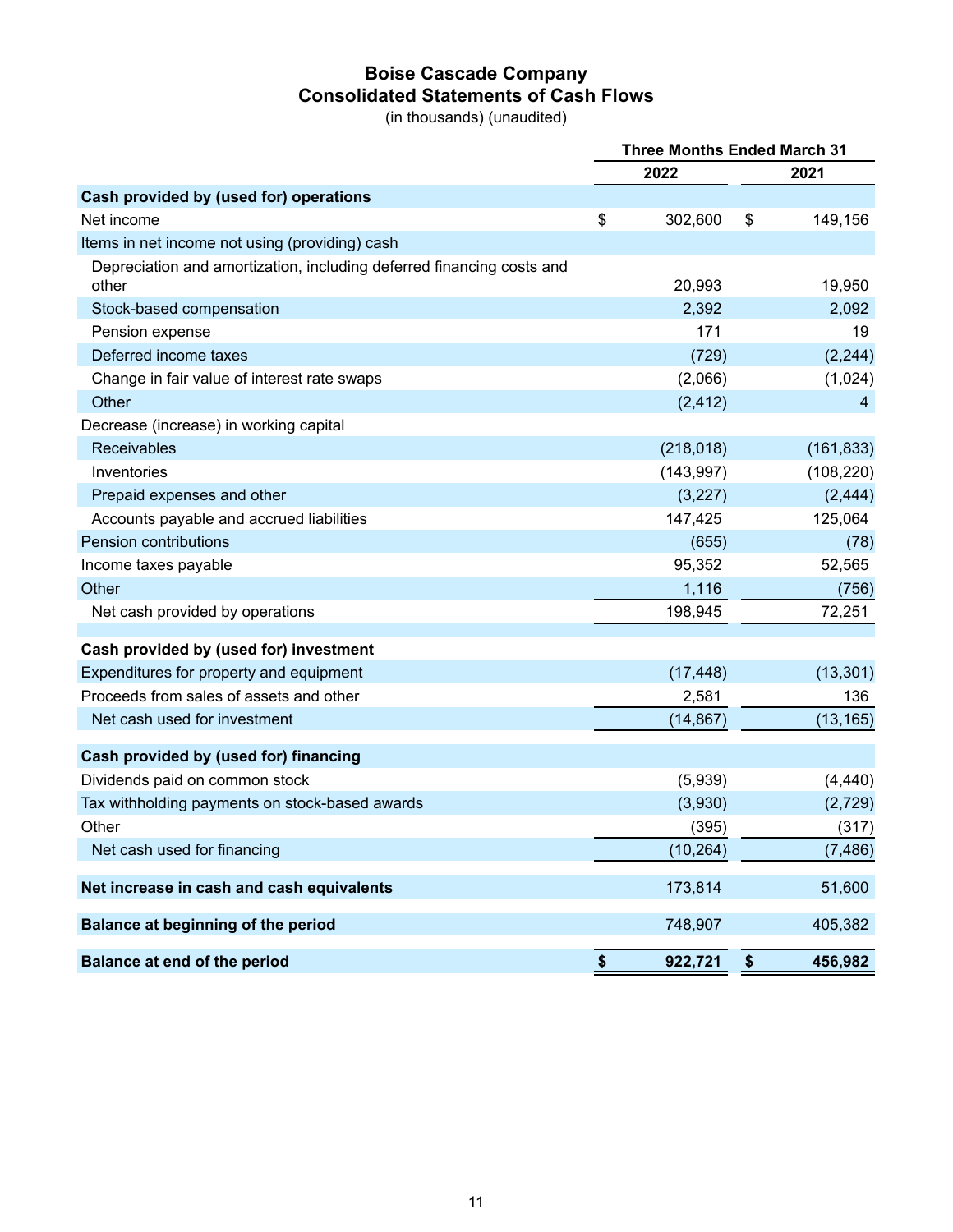#### **Summary Notes to Consolidated Financial Statements and Segment Information**

The Consolidated Statements of Operations, Segment Statements of Operations, Consolidated Balance Sheets, Consolidated Statements of Cash Flows, and Segment Information presented herein do not include the notes accompanying the Company's Consolidated Financial Statements and should be read in conjunction with the Company's 2021 Form 10-K and the Company's other filings with the Securities and Exchange Commission. Net income for all periods presented involved estimates and accruals.

(a) EBITDA represents income before interest (interest expense and interest income), income taxes, and depreciation and amortization. Additionally, we disclose Adjusted EBITDA, which further adjusts EBITDA to exclude the change in fair value of interest rate swaps. The following table reconciles net income to EBITDA and Adjusted EBITDA for the three months ended March 31, 2022 and 2021, and December 31, 2021:

|                                             | <b>Three Months Ended</b> |         |      |                |      |         |
|---------------------------------------------|---------------------------|---------|------|----------------|------|---------|
|                                             | March 31                  |         |      | December 31,   |      |         |
|                                             |                           | 2022    | 2021 |                |      | 2021    |
|                                             |                           |         |      | (in thousands) |      |         |
| Net income                                  | \$                        | 302,600 | S    | 149,156        | - \$ | 169,075 |
| Interest expense                            |                           | 6,254   |      | 5,875          |      | 6,305   |
| Interest income                             |                           | (65)    |      | (59)           |      | (22)    |
| Income tax provision                        |                           | 98.866  |      | 51,448         |      | 52,733  |
| Depreciation and amortization               |                           | 20,543  |      | 19,539         |      | 20,495  |
| <b>EBITDA</b>                               |                           | 428,198 |      | 225,959        |      | 248,586 |
| Change in fair value of interest rate swaps |                           | (2,066) |      | (1,024)        |      | (687)   |
| <b>Adjusted EBITDA</b>                      |                           | 426,132 |      | 224,935        |      | 247,899 |